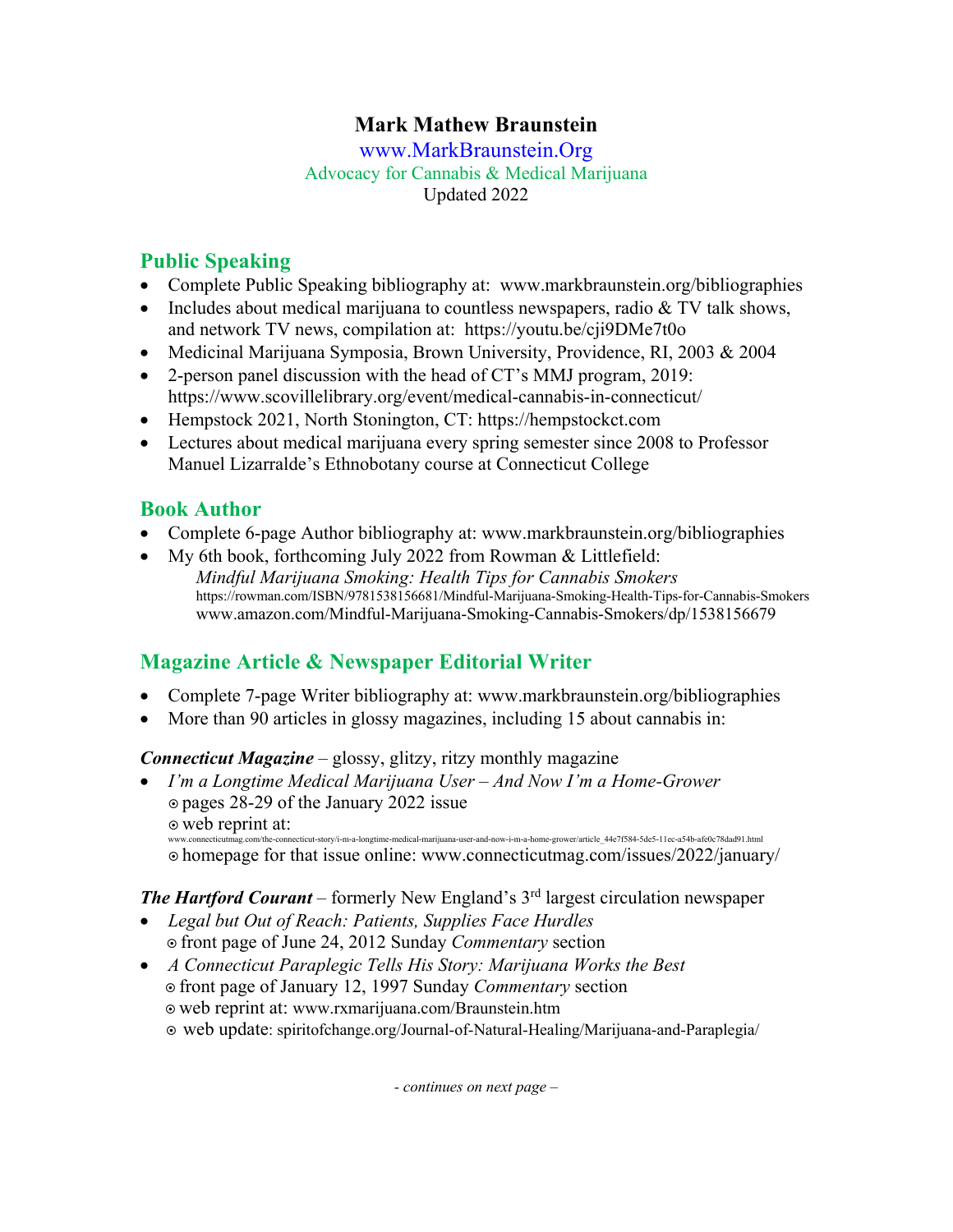### **Magazine Article & Newspaper Editorial Writer** – continued

#### *Spirit of Change Magazine* – New England holistic health quarterly

- *First Aid for Cannabis Smokers*  Spring 2016 ¤ web reprint at: spiritofchange.org/Spring-2016/First-Aid-for-Cannabis-Smokers
- *Breathe Easy: The Number One Health Tip for Cannabis Smokers* Spring 2020 ¤ web reprint at: https://www.spiritofchange.org/breathe-easy/

### *Treating Yourself* – International medical marijuana magazine

- Full issues can still be downloaded at: https://treatingyourself.com/back-issues/
- *Connecticut Has Legalized Marijuana as Medicine*  Fall 2012
- *Cannabis Therapeutics: A Report on the 2010 Conference Summer 2010*
- *A Walk on the Wild Side: Paraplegia & Marijuana* Spring 2009
- *Getting High & Staying Healthy*  Fall 2008

#### *New Mobility* – monthly disability magazine

• *Medical Marijuana 2.0: Stirring the Pot* – July 2016 cover story ¤ edited web reprint: newmobility.com/2016/07/medical-marijuana-refined

#### **Hearst Media**'s 19 Connecticut newspapers:

"*Opinion: Medical marijuana in Connecticut has problems; Legalizing adult recreational use can fix them*," published online February 5, 2021; print editions published February 7, 2021 in all 6 (later grown to 19) of Hearst's CT newspapers

- *The Connecticut Post*, Bridgeport (CT's 1st largest city): www.ctpost.com/opinion/article/Opinion-Medical-marijuana-in-Connecticut-has-15927434.php
- *New Haven Register* (CT's 2nd largest city): www.nhregister.com/opinion/article/Opinion-Medical-marijuana-in-Connecticut-has-15927434.php
- *Stamford Advocate* (CT's 4th largest city): www.stamfordadvocate.com/opinion/article/Opinion-Medical-marijuana-in-Connecticut-has-15927434.php
- *Norwalk Hour*: www.thehour.com/opinion/article/Opinion-Medical-marijuana-in-Connecticut-has-15927434.php
- *News Times*, Danbury: www.newstimes.com/opinion/article/Opinion-Medical-marijuana-in-Connecticut-has-15927434.php
- *Greenwich Time*: www.greenwichtime.com/opinion/article/Opinion-Medical-marijuana-in-Connecticut-has-15927434.php

*"Opinion: It's High Time to Grow Your Own Cannabis,"* published November 12, 2021, online in all 19 of Hearst's Connecticut newspapers; published print edition in 6 of these:

- *The Connecticut Post:*  www.ctpost.com/opinion/article/Opinion-It-s-high-time-to-grow-your-own-16612838.php
- *New Haven Register:*  www.nhregister.com/opinion/article/Opinion-It-s-high-time-to-grow-your-own-16612838.php
- *Middletown Press*
- *Ridgefield Press*
- (Torrington) *Register Citizen*
- *Trumbull Times*
- *Stamford Advocate*
- (Danbury) *NewsTimes*
- *Greenwich Time*
- *Norwalk Hour*